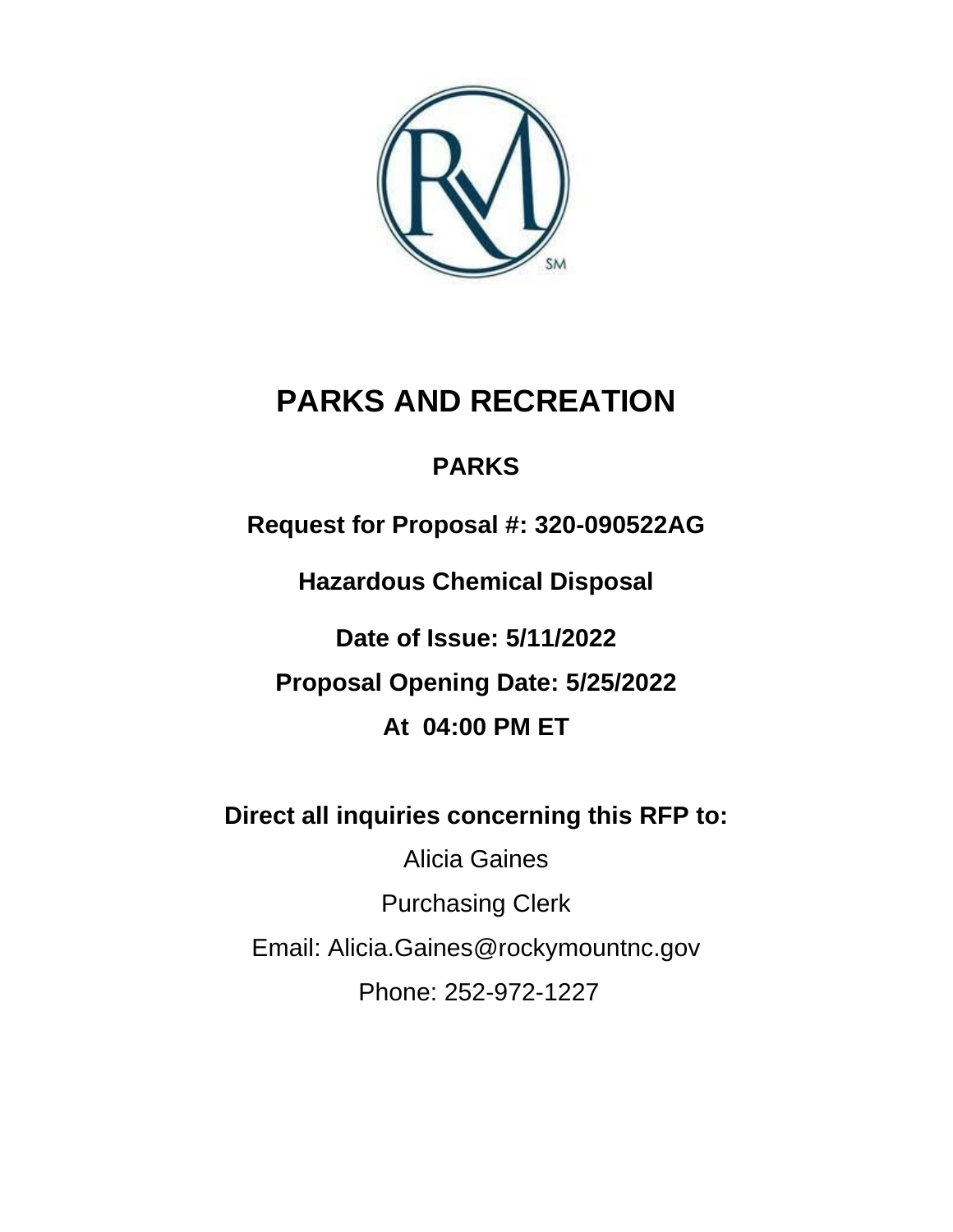

# **Request for Quote # 320-090522AG** \_\_\_\_\_\_\_\_\_\_\_\_\_\_\_\_\_\_\_\_\_\_\_\_\_\_\_\_\_\_\_\_\_\_\_\_\_\_\_\_\_\_\_\_\_\_\_\_\_\_\_\_\_\_

For purchasing division processing, please provide your company's Federal Employer Identification Number or alternate identification number (e.g. Social Security Number). Pursuant to North Carolina General Statute 132-1.10(b) this identification number shall not be released to the public. **This page will be removed and shredded, or otherwise kept confidential**, before the procurement file is made available for public inspection.

> **This page is to be filled out and returned with your bid. Failure to do so may subject your bid to rejection.**

> > **ID Number:**

\_\_\_\_\_\_\_\_\_\_\_\_\_\_\_\_\_\_\_\_\_\_\_\_\_\_\_\_\_\_\_\_\_\_\_\_\_\_\_\_\_\_\_\_\_\_\_\_\_\_\_\_\_\_ Federal ID Number or Social Security Number

\_\_\_\_\_\_\_\_\_\_\_\_\_\_\_\_\_\_\_\_\_\_\_\_\_\_\_\_\_\_\_\_\_\_\_\_\_\_\_\_\_\_\_\_\_\_\_\_\_\_\_\_\_\_ Vendor Name

*"All bidders are hereby notified that they must have the proper license as required under the North Carolina laws. All prospective contractors shall be responsible for complying with state law and local ordinances."*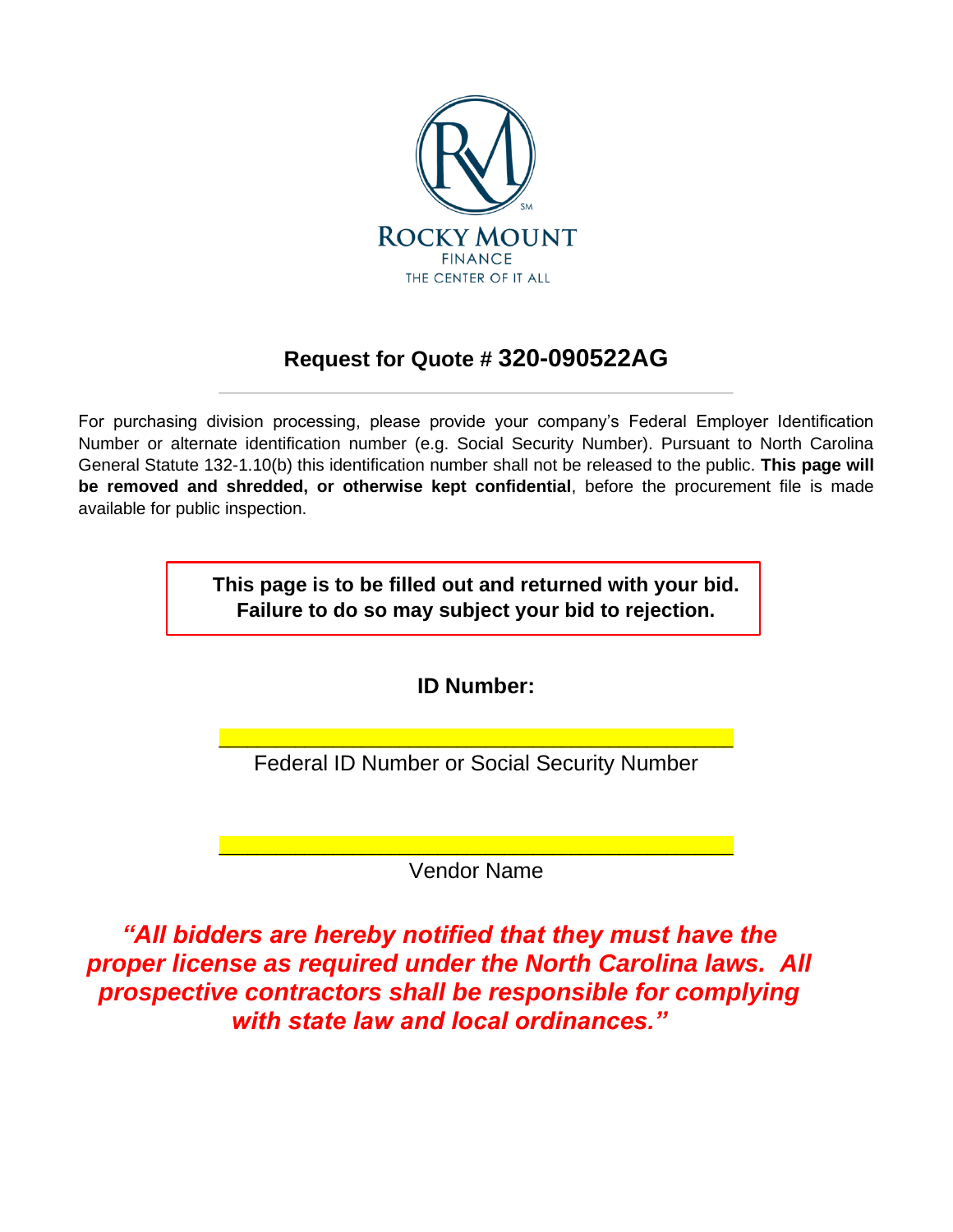# **CITY OF ROCKY MOUNT** *PARKS AND RECREATION*

| Refer ALL Inquiries regarding this RFP to: | Request for Proposal # 320-090522AG      |
|--------------------------------------------|------------------------------------------|
| Alicia Gaines<br><b>Purchasing Clerk</b>   | Proposals will be due: 5/25/2022 4:00 pm |
|                                            | <b>Contract Type: Service</b>            |

#### **EXECUTION**

In compliance with this Request for Proposals (RFP), and subject to all the conditions herein, the undersigned Vendor offers and agrees to furnish and deliver any or all items upon which prices are bid, at the prices set opposite each item within the time specified herein. By executing this proposal, the undersigned Vendor certifies that this proposal is submitted competitively and without collusion (G.S. 143-54), that none of its officers, directors, or owners of an unincorporated business entity has been convicted of any violations of Chapter 78A of the General Statutes, the Securities Act of 1933, or the Securities Exchange Act of 1934 (G.S. 143-59.2), and that it is not an ineligible Vendor as set forth in G.S. 143-59.1. False certification is a Class I felony. Furthermore, by executing this proposal, the undersigned certifies to the best of Vendor's knowledge and belief, that it and its principals are not presently debarred, suspended, proposed for debarment, declared ineligible or voluntarily excluded from covered transactions by any Federal or State department or the City. As required by G.S. 143-48.5, the undersigned Vendor certifies that it, and each of its sub-Contractors for any Contract awarded as a result of this RFP, complies with the requirements of Article 2 of Chapter 64 of the NC General Statutes, including the requirement for each employer with more than 25 employees in North Carolina to verify the work authorization of its employees through the federal E-Verify system. G.S. 133-32 and Executive Order 24 (2009) prohibit the offer to, or acceptance by, any City Employee associated with the preparing plans, specifications, estimates for public Contract; or awarding or administering public Contracts; or inspecting or supervising delivery of the public Contract of any gift from anyone with a Contract with the City, or from any person seeking to do business with the City. By execution of this response to the RFP, the undersigned certifies, for your entire organization and its employees or agents, that you are not aware that any such gift has been offered, accepted, or promised by any employees of your organization.

#### **Failure to execute/sign proposal prior to submittal shall render proposal invalid and it WILL BE REJECTED. Late proposals cannot be accepted.**

| <b>COMPLETE/FORMAL NAME OF VENDOR:</b>                                                              |       |                  |      |  |  |
|-----------------------------------------------------------------------------------------------------|-------|------------------|------|--|--|
| <b>STREET ADDRESS:</b>                                                                              |       | <b>P.O. BOX:</b> | ZIP: |  |  |
| <b>TOLL FREE TEL. NO:</b><br><b>TELEPHONE NUMBER:</b><br>CITY & STATE & ZIP:                        |       |                  |      |  |  |
| PRINCIPAL PLACE OF BUSINESS ADDRESS IF DIFFERENT FROM ABOVE (SEE INSTRUCTIONS TO VENDORS ITEM #12): |       |                  |      |  |  |
| <b>PRINT NAME &amp; TITLE OF PERSON SIGNING ON BEHALF OF VENDOR:</b><br><b>FAX NUMBER:</b>          |       |                  |      |  |  |
| <b>VENDOR'S AUTHORIZED SIGNATURE*:</b>                                                              | DATE: | EMAIL:           |      |  |  |

Offer valid for at least 60 days from date of proposal opening, unless otherwise stated here: **Example 20** days.

#### **ACCEPTANCE OF PROPOSAL**

If any or all parts of this proposal are accepted by the City of Rocky Mount, an authorized representative of the City of Rocky Mount Purchasing Office shall affix his/her signature hereto and this document and all provisions of this Request for Proposal along with the Vendor proposal response and the written results of any negotiations shall then constitute the written agreement between the parties. A copy of this acceptance will be forwarded to the successful Vendor(s).

| FOR CITY USE ONLY: Offer accept, and Contract awarded this \$ | dav of              | . 20 | as indicated on the |
|---------------------------------------------------------------|---------------------|------|---------------------|
| attached certification, by                                    | Purchasing Manager. |      |                     |

**PRE-AUDIT:** This instrument has been preaudited in the manner required by the Budget and Fiscal Control Act.

Finance Director **Director** Date Date

**\_\_\_\_\_\_\_\_\_\_\_\_\_\_\_\_\_\_\_\_\_\_\_\_\_\_\_\_\_\_\_\_\_\_\_\_\_\_\_\_\_\_\_\_\_\_\_\_\_**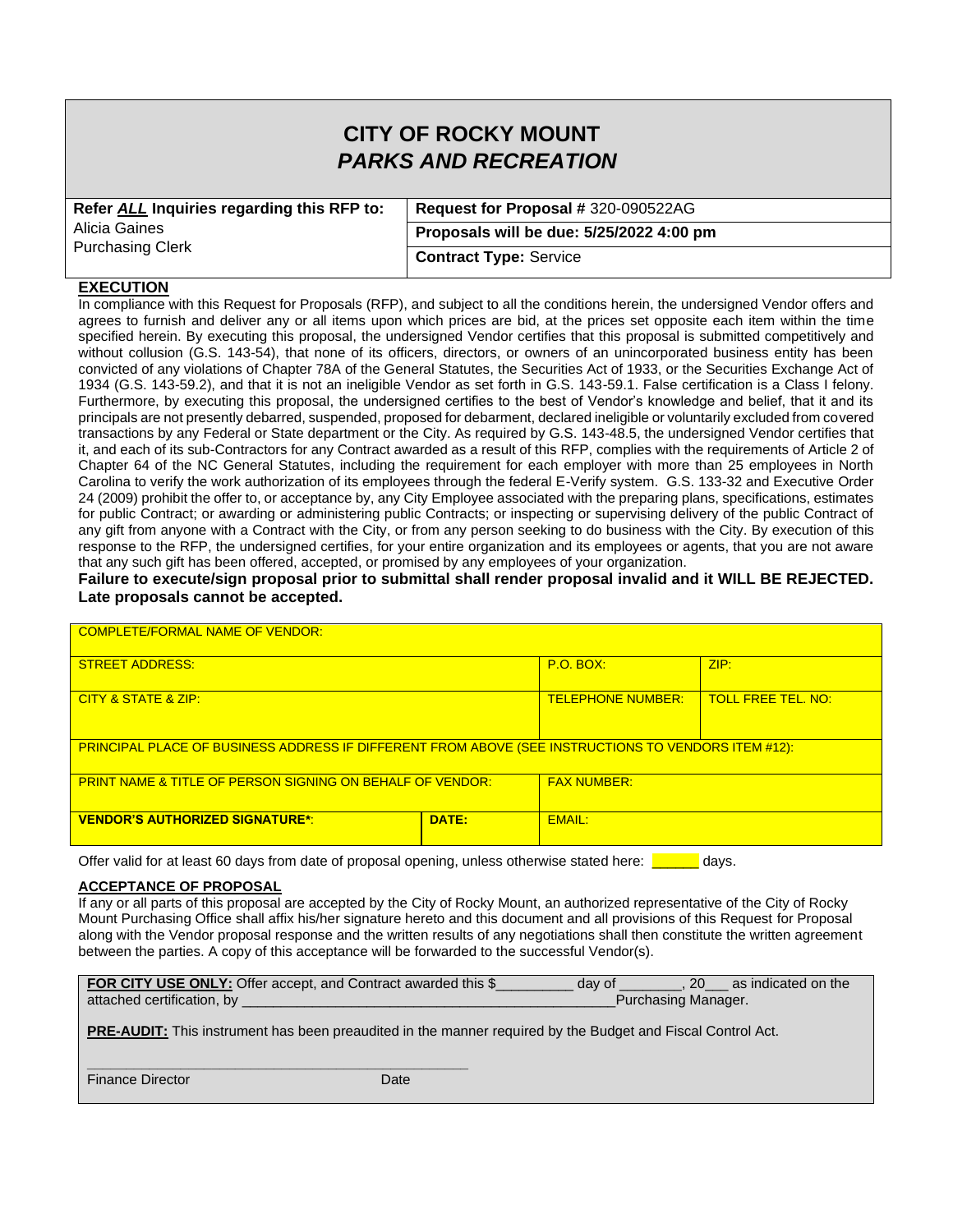# **Contents**

| 1.0 |                                                                         |  |
|-----|-------------------------------------------------------------------------|--|
| 2.0 |                                                                         |  |
| 2.1 |                                                                         |  |
| 2.2 | NOTICE TO VENDORS REGARDING RFP TERMS AND CONDITIONS 5                  |  |
| 2.3 |                                                                         |  |
| 2.4 |                                                                         |  |
| 2.5 |                                                                         |  |
| 2.6 |                                                                         |  |
| 2.7 |                                                                         |  |
| 3.0 |                                                                         |  |
| 3.1 |                                                                         |  |
| 3.2 | <b>CONFIDENTIALITY AND PROHIBITED COMMUNICATIONS DURING EVALUATION8</b> |  |
| 3,3 |                                                                         |  |
| 4.0 |                                                                         |  |
| 4.1 |                                                                         |  |
| 4.2 |                                                                         |  |
| 4.3 |                                                                         |  |
| 4.4 |                                                                         |  |
| 4.5 |                                                                         |  |
| 4.6 |                                                                         |  |
| 4.7 |                                                                         |  |
| 4.8 |                                                                         |  |
| 4.9 |                                                                         |  |
| 5.0 |                                                                         |  |
| 5.1 |                                                                         |  |
| 5.2 |                                                                         |  |
| 5,3 |                                                                         |  |
| 6.0 |                                                                         |  |
| 6.1 |                                                                         |  |
| 6.2 |                                                                         |  |
|     |                                                                         |  |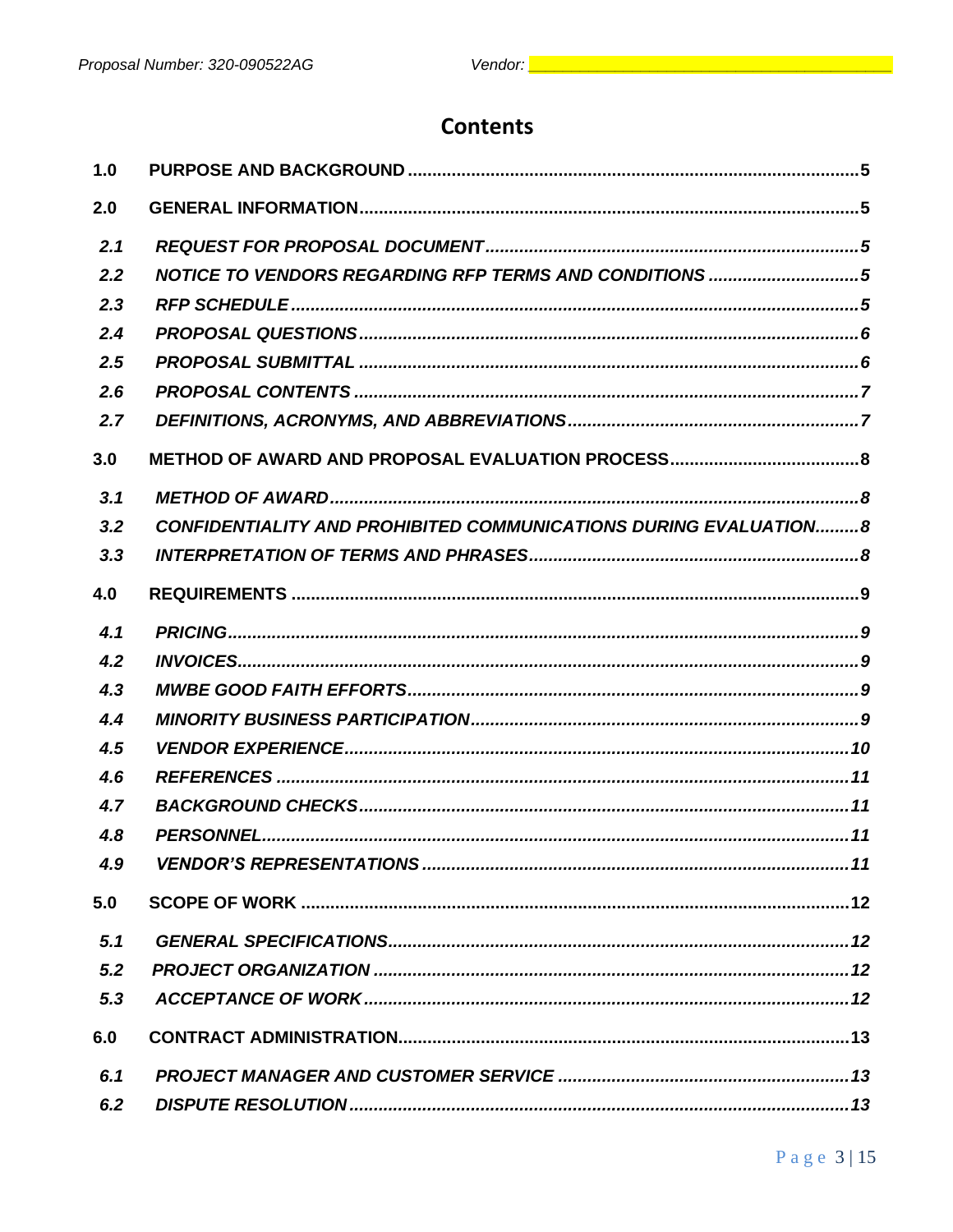| Proposal Number: 320-090522AG | Vendor: <u>Alexander Communication of the Communication</u> |
|-------------------------------|-------------------------------------------------------------|
|                               |                                                             |
|                               |                                                             |
|                               |                                                             |
|                               |                                                             |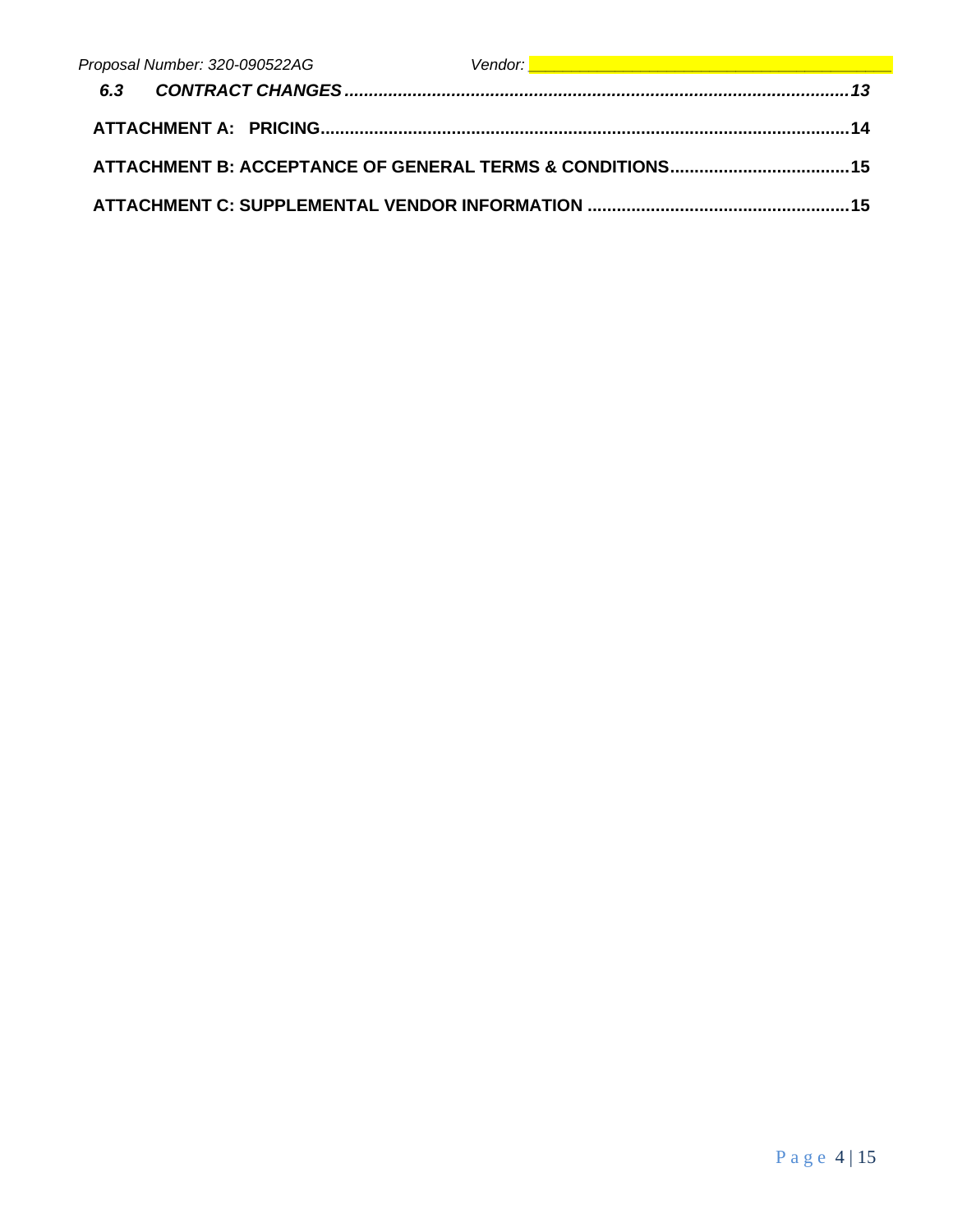# <span id="page-5-0"></span>**1.0 PURPOSE AND BACKGROUND**

The City of Rocky Mount is seeking a vendor that can clean up and dispose of hazardous materials in the City Warehouse including light bulbs and chemicals. The vendor shall adhere to these requirements in accordance with all terms, conditions, provisions, schedules, and by any and all Federal, State, or local laws, rules, regulations, ordinances, and codes. The vendor should also adhere to the Environmental Protection Agency and Department of Transportation rules, regulations, and policies, to handle, remove, transport, and dispose of any and all hazardous waste materials specified in this RFP.

<span id="page-5-1"></span>Quotes shall be submitted in accordance with the terms and conditions of this RFP and any addenda issued hereto.

# **2.0 GENERAL INFORMATION**

#### <span id="page-5-2"></span>**2.1 REQUEST FOR PROPOSAL DOCUMENT**

The RFP is comprised of the base RFP document, any attachments, and any addenda released before Contract award. All attachments and addenda released for this RFP in advance of any Contract award are incorporated herein by reference.

#### <span id="page-5-3"></span>**2.2 NOTICE TO VENDORS REGARDING RFP TERMS AND CONDITIONS**

It shall be the Vendor's responsibility to read the Instructions, the Cities terms and conditions, all relevant exhibits and attachments, and any other components made a part of this RFP and comply with all requirements and specifications herein. Vendors also are responsible for obtaining and complying with all Addenda and other changes that may be issued in connection with this RFP.

If Vendors have questions, issues, or exceptions regarding any term, condition, or other component within this RFP, those must be submitted as questions in accordance with the instructions in Section 2.5 PROPOSAL QUESTIONS. If the City determines that any changes will be made as a result of the questions asked, then such decisions will be communicated in the form of an RFP addendum. The City may also elect to leave open the possibility for later negotiation and amendment of specific provisions of the Contract that have been addressed during the question-and-answer period. Other than through this process, the City rejects and will not be required to evaluate or consider any additional or modified terms and conditions submitted with Vendor's proposal. This applies to any language appearing in or attached to the document as part of the Vendor's proposal that purports to vary any terms and conditions or Vendors' instructions herein or to render the proposal non-binding or subject to further negotiation. Vendor's proposal shall constitute a firm offer. **By execution and delivery of this RFP Response, the Vendor agrees that any additional or modified terms and conditions, whether submitted purposely or inadvertently, shall have no force or effect, and will be disregarded. Noncompliance with, or any attempt to alter or delete, this paragraph shall constitute sufficient grounds to reject Vendor's proposal as nonresponsive.**

Contact with anyone working for or with the City regarding this RFP other than the City Contract Specialist named on the face page of this RFP in the manner specified by this RFP shall constitute grounds for rejection of said Vendor's offer, at the City's election.

#### <span id="page-5-4"></span>**2.3 RFP SCHEDULE**

The table below shows the *intended* schedule for this RFP. The City will make every effort to adhere to this schedule.

| Event                                | <b>Responsibility</b> | Date and Time                |
|--------------------------------------|-----------------------|------------------------------|
| <b>Issue RFP</b>                     | City                  | Wednesday, 5/11/2022         |
| Urged and Cautioned Site Visit       | Vendors               | Tuesday, 5/17/2022 10:00 am  |
| <b>Submit Written Questions</b>      | Vendor                | Thursday, 5/19/2022          |
| <b>Provide Response to Questions</b> | City                  | Monday 5/23/2022             |
| Submit Proposals                     | Vendor                | Wednesday, 5/25/2022 4:00 pm |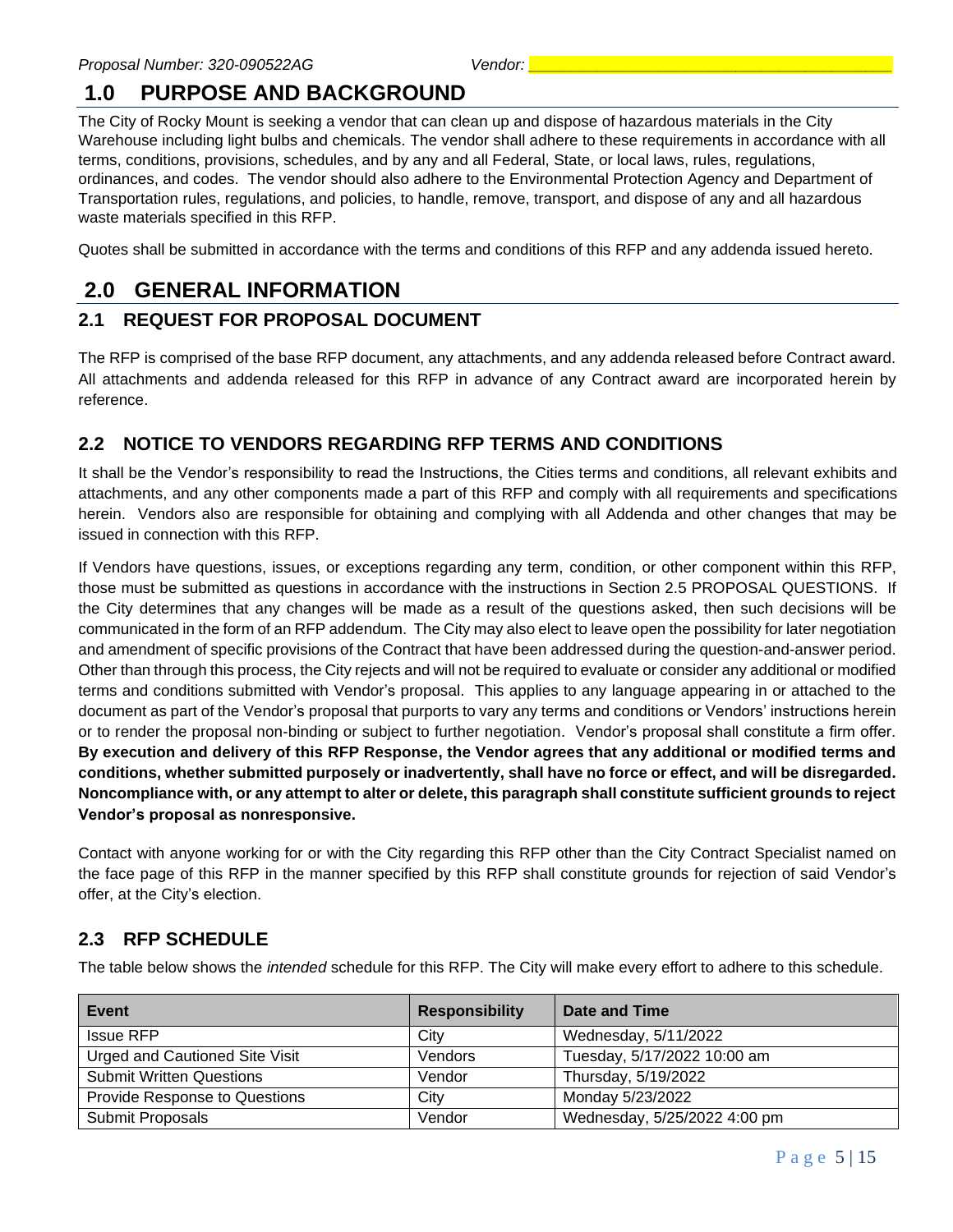#### **Urged and Cautioned Site Visit**

**Instructions:** Vendor representatives are URGED and CAUTIONED to attend this event and apprise themselves of the conditions and requirements that will affect the performance of the work called for by this Invitation for Bid. A non-mandatory site visit is scheduled for 10:00 AM Eastern Time at 724 Albemarle Ave, Rocky Mount NC 27801, Warehouse on 5/17/2022. Submission of a bid shall constitute conclusive evidence of Vendor's understanding of the purpose and significance of this event, and no allowance will be made for unreported conditions that a prudent Vendor would recognize as affecting the performance of the work called for in this bid. This conference is the only occasion on which this information shall be made available.

Vendor is cautioned that any information released to attendees during the site visit, other than that involving the physical aspects of the facility referenced above, and which conflicts with, supersedes, or adds to requirements in this Invitation for Bid, must be confirmed by written addendum before it can be considered as a part of this bid.

#### <span id="page-6-0"></span>**2.4 PROPOSAL QUESTIONS**

Upon review of the RFP documents, Vendors may have questions to clarify or interpret the RFP in order to submit the best proposal possible. To accommodate the Proposal Questions process, Vendors shall submit any such questions by the above due date.

Written questions shall be emailed to Alicia.Gaines@rockymountnc.gov by the date and time specified above. Vendors should enter "RFP # 320-090522AG: Questions" as the subject for the email. Question submittals should include a reference to the applicable RFP section and be submitted in a format shown below:

| Reference                | <b>Vendor Question</b> |
|--------------------------|------------------------|
| RFP Section, Page Number | Vendor question ?      |

Questions received prior to the submission deadline date, the City's response, and any additional terms deemed necessary by the City will be posted in the form of an addendum the City of Rocky Mount Purchasing web-page <https://rockymountnc.gov/services-finance-bids/> and/or to the Interactive Purchasing System (IPS), [http://www.ips.state.nc.us,](http://www.ips.state.nc.us/) and shall become an Addendum to this RFP. No information, instruction or advice provided orally or informally by any City personnel, whether made in response to a question or otherwise in

connection with this RFP, shall be considered authoritative or binding. Vendors shall rely *only* on written material contained in an Addendum to this RFP.

#### <span id="page-6-1"></span>**2.5 PROPOSAL SUBMITTAL**

**IMPORTANT NOTE: This is an absolute requirement.** Vendor shall bear the risk for late submission due to unintended or unanticipated delay—whether submitted electronically, delivered by hand, U.S. Postal Service, courier or other delivery service. It is the Vendor's sole responsibility to ensure its proposal has been submitted to this Office by the specified time and date of opening. The time and date of submission will be marked on each proposal when received. Any proposal-submitted after the proposal deadline will be rejected. For hand delivered bids please note that the Frederick E. Turnage Municipal Building requires all visitors to sign in with the guard stationed on the first floor. Visitors will only have access through the building accompanied with a City employee.

| <b>MAILING ADDRESS FOR DELIVERY OF</b><br><b>PROPOSAL VIA U.S. POSTAL SERVICE</b> | OFFICE ADDRESS FOR DELIVERY BY ANY OTHER<br><b>MEANS, SPECIAL DELIVERY, HAND DELIVERY,</b><br>OVERNIGHT DELIVERY OR BY ANY OTHER<br><b>CARRIER</b> |
|-----------------------------------------------------------------------------------|----------------------------------------------------------------------------------------------------------------------------------------------------|
|-----------------------------------------------------------------------------------|----------------------------------------------------------------------------------------------------------------------------------------------------|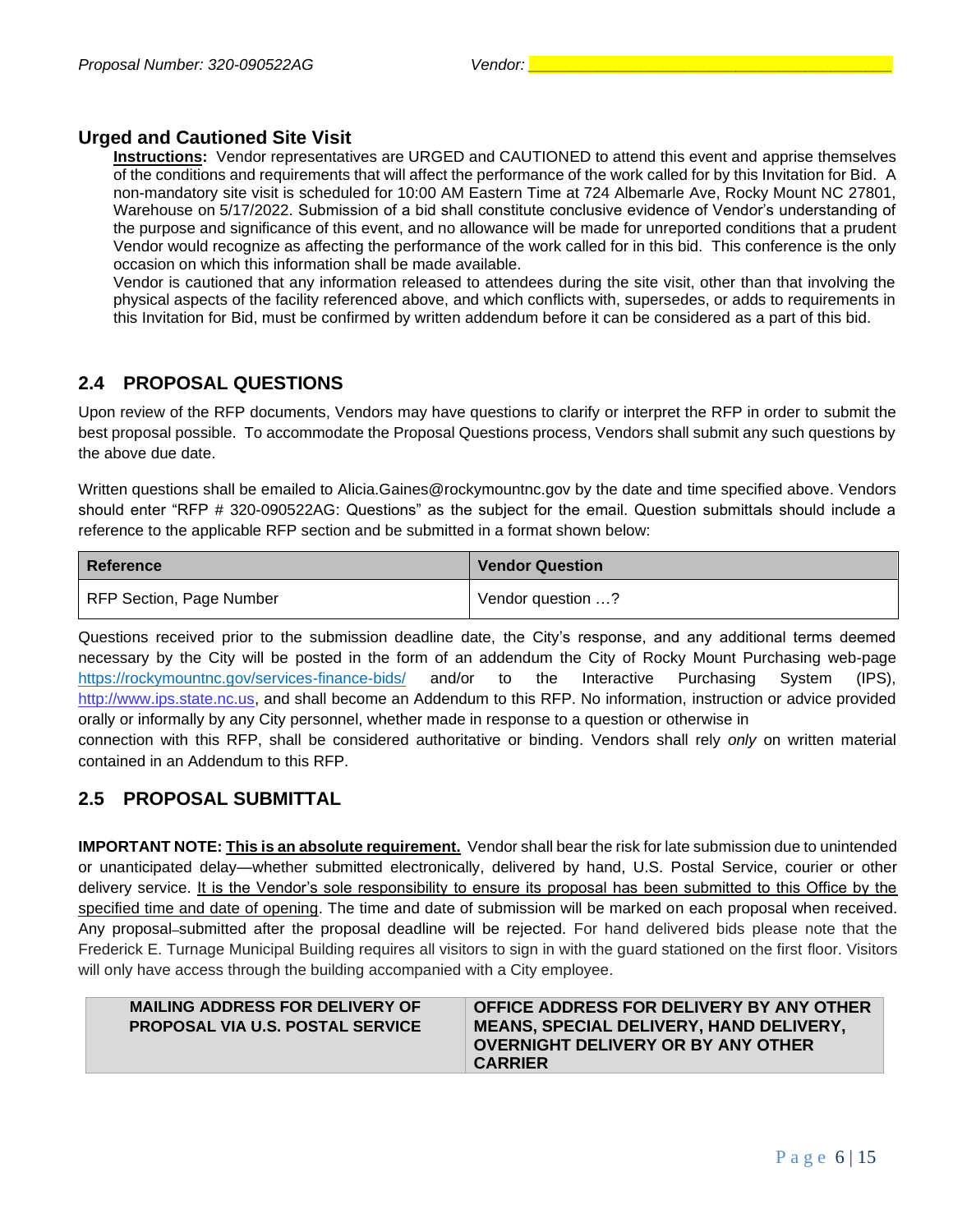| Proposal Number: 320-090522AG | Vendor: <b>I</b>              |
|-------------------------------|-------------------------------|
| PROPOSAL NUMBER: 320-090522AG | PROPOSAL NUMBER: 320-090522AG |
| Attn: Alicia Gaines           | Attn: Alicia Gaines           |
| City of Rocky Mount           | City of Rocky Mount           |
| PO BOX 1180                   | 331 S. Franklin Street        |
| Rocky Mount, NC 27802         | Rocky Mount, NC 27804         |

For proposals submitted via U.S. mail, please note that the U.S. Postal Service generally does not deliver mail to a specified street address but to the City's Mail Service Center. Vendors are cautioned that proposals sent via U.S. Mail, including Express Mail, may not be delivered by the Mail Service Center to the department 's purchasing office on the due date in time to meet the proposal deadline. All Vendors are urged to take the possibility of delay into account when submitting a proposal by U.S. Postal Service, courier, or other delivery service. **Attempts to submit a proposal via facsimile (FAX) machine, telephone or email in response to this RFP shall NOT be accepted.** 

- a) Submit **one (1) signed, original executed** proposal responses, one *[1]* photocopy to the address identified in the table above.
- b) Submit your proposal in a sealed package. Clearly mark each package with: (1) Vendor name; (2) the RFP number; and (3) the due date. Address the package(s) for delivery as shown in the table above. If Vendor is submitting more than one (1) proposal, each proposal shall be submitted in separate sealed envelopes and marked accordingly. For delivery purposes, separate sealed envelopes from a single Vendor may be included in the same outer package. Proposals are subject to rejection unless submitted with the information above included on the outside of the sealed proposal package.

#### <span id="page-7-0"></span>**2.6 PROPOSAL CONTENTS**

Vendors shall populate all attachments of this RFP that require the Vendor to provide information and include an authorized signature where requested. Vendor RFP responses shall include the following items and those attachments should be arranged in the following order:

- a) Completed and signed version of EXECUTION PAGES, along with the body of the RFP and signed receipt pages of any addenda released in conjunction with this RFP (if required to be returned).
- b) Completed version of ATTACHMENT A: PRICING
- c) ATTACHMENT B: ACCEPTANCE OF GENERAL TERMS AND CONDITIONS
- d) Completed and signed version of ATTACHMENT C: SUPPLEMENTAL VENDOR INFORMATION
- e) Completed and signed version of ATTACHMENT D: SUPPLEMENTAL VENDOR INFORMATION

#### <span id="page-7-1"></span>**2.7DEFINITIONS, ACRONYMS, AND ABBREVIATIONS**

- a) **BUYER:** The employee of the City or Other Eligible Entity that places an order with the Vendor.
- b) **CONTRACT LEAD:** Representative of the City of Rocky Mount Purchasing Office who corresponds with potential Vendors in order to identify and contract with that Vendor providing the greatest benefit to the City and who will administer this contract for the City.
- c) **QUALIFIED PROPOSAL:** A responsive proposal submitted by a responsible Vendor.
- d) **RFP:** Request for Proposal
- e) **SERVICES or SERVICE DELIVERABLES:** The tasks and duties undertaken by the Vendor to fulfill the requirements and specifications of this solicitation.
- f) **VENDOR:** Supplier, bidder, proposer, company, firm, corporation, partnership, individual or other entity submitting a response to a Request for Proposal.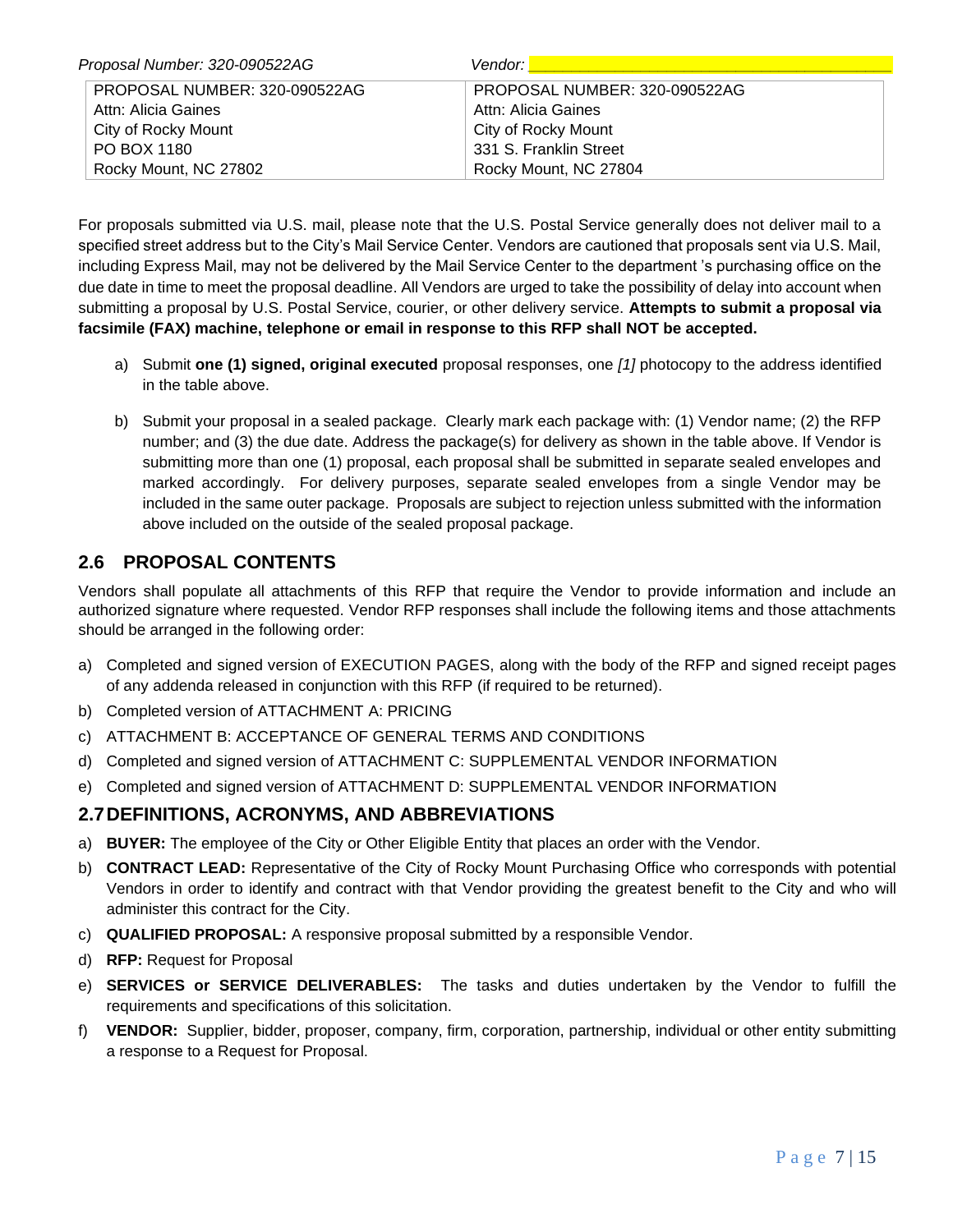## <span id="page-8-0"></span>**3.0 METHOD OF AWARD AND PROPOSAL EVALUATION PROCESS**

#### <span id="page-8-1"></span>**3.1 METHOD OF AWARD**

Pursuant to North Carolina General Statutes Section 143-131, "award shall be made to the lowest responsible, responsive bid or bidders, taking into consideration quality, performance and the time specified in the proposals for the performance of the contract."

While the intent of this RFP is to award a Contract(s) to single Vendor, the City reserves the right to make separate awards to different Vendors for one or more line items, to not award one or more line items or to cancel this RFP in its entirety without awarding a Contract, if it is considered to be most advantageous to the City to do so.

The City reserves the right to waive any minor informality or technicality in proposals received.

*Local Preference Policy. The only exception to the lowest responsive, responsible bidder method of award will be the local preference policy. The preference will allow an Eligible Local Bidder to match the price and terms of the lowest responsible, responsive bidder who is a Non-Local Bidder, if the Eligible Local Bidder's price is within five percent (5%) or \$25,000, whichever is less, of the lowest responsible, responsive Non-Local Bidder's price. An eligible local vendor is one that is current on property taxes in the City of Rocky Mount and meets the qualifications set forth in the policy. An application can be found at<https://rockymountnc.gov/services-finance-vendor-registration/>*

#### <span id="page-8-2"></span>**3.2 CONFIDENTIALITY AND PROHIBITED COMMUNICATIONS DURING EVALUATION**

During the evaluation period—from the date proposals are opened through the date the contract is awarded—each Vendor submitting a proposal (including its representatives, sub-contractors and/or suppliers) is prohibited from having any communications with any person inside or outside the using department , issuing department , other government department office, or body (including the purchaser named above, department secretary, department head, members of the general assembly and/or governor's office), or private entity, if the communication refers to the content of Vendor's proposal or qualifications, the contents of another Vendor's proposal, another Vendor's qualifications or ability to perform the contract, and/or the transmittal of any other communication of information that could be reasonably considered to have the effect of directly or indirectly influencing the evaluation of proposals and/or the award of the contract. A Vendor not in compliance with this provision shall be disqualified from contract award, unless it is determined in the City's discretion that the communication was harmless, that it was made without intent to influence and that the best interest of the City would not be served by the disqualification. A Vendor's proposal may be disqualified if its sub-contractor and supplier engage in any of the foregoing communications during the time that the procurement is active (i.e., the issuance date of the procurement to the date of contract award). Only those discussions, communications or transmittals of information authorized or initiated by the issuing department for this RFP or general inquiries directed to the purchaser regarding requirements of the RFP (prior to proposal submission) or the status of the contract award (after submission) are excepted from this provision.

#### <span id="page-8-3"></span>**3.3 INTERPRETATION OF TERMS AND PHRASES**

This Request for Proposal serves two functions: (1) to advise potential Vendors of the parameters of the solution being sought by the Department; and (2) to provide (together with other specified documents) the terms of the Contract resulting from this procurement. As such, all terms in the Request for Proposal shall be enforceable as contract terms in accordance with the General Contract Terms and Conditions. The use of phrases such as "shall," "must," and "requirements" are intended to create enforceable contract conditions. In determining whether proposals should be evaluated or rejected, the Department will take into consideration the degree to which Vendors have proposed or failed to propose solutions that will satisfy the Department's needs as described in the Request for Proposal. Except as specifically stated in the Request for Proposal, no one requirement shall automatically disqualify a Vendor from consideration. However, failure to comply with any single requirement may result in the Department exercising its discretion to reject a proposal in its entirety.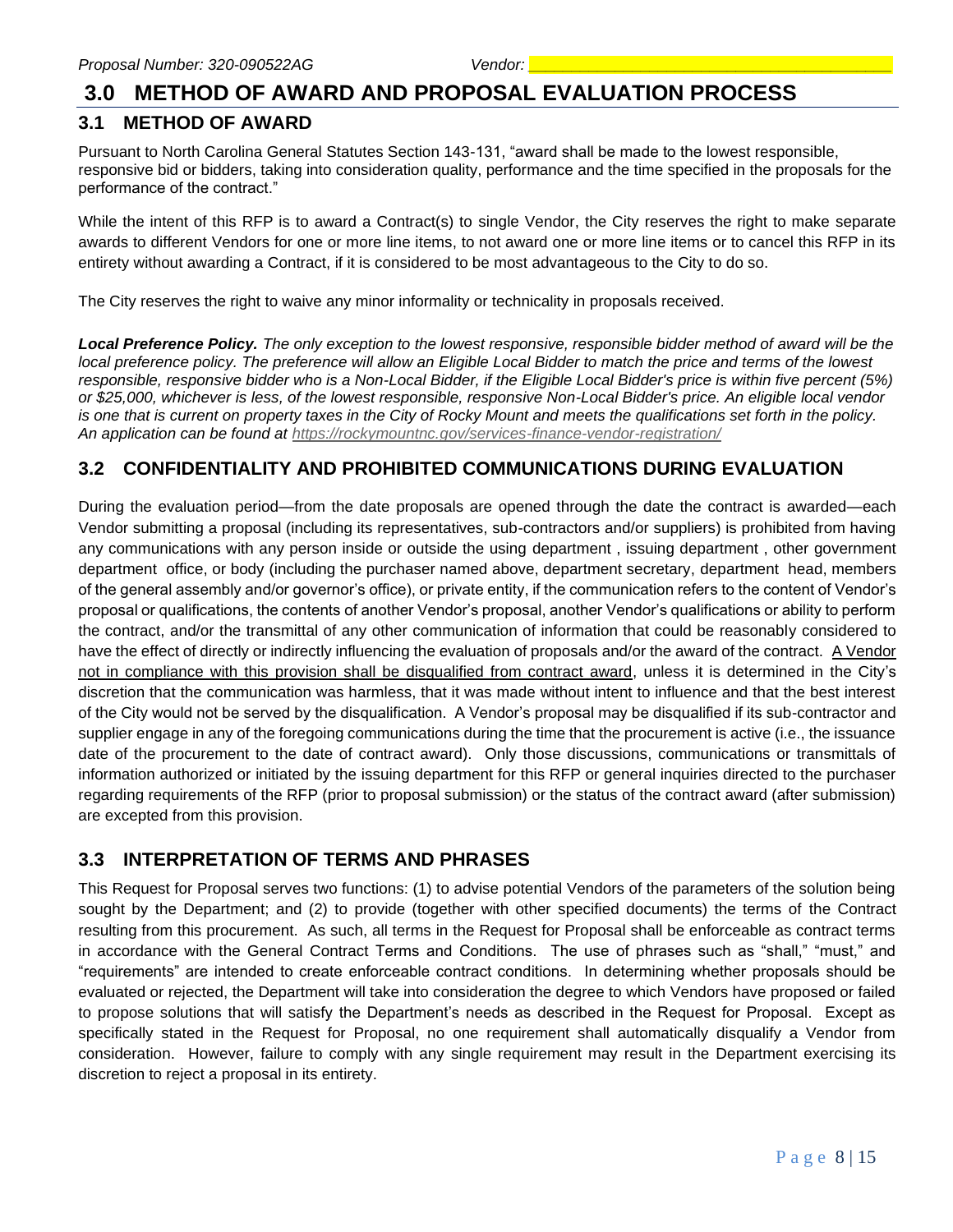# <span id="page-9-0"></span>**4.0 REQUIREMENTS**

This Section lists the requirements related to this RFP. By submitting a proposal, the Vendor agrees to meet all stated requirements in this Section as well as any other specifications, requirements and terms and conditions stated in this RFP. If a Vendor is unclear about a requirement or specification or believes a change to a requirement would allow for the City to receive a better proposal, the Vendor is urged and cautioned to submit these items in the form of a question during the question-and-answer period in accordance with Section 2.5.

#### <span id="page-9-1"></span>**4.1 PRICING**

Proposal price shall constitute the total cost to Buyer for complete performance in accordance with the requirements and specifications herein, including all applicable charges handling, administrative and other similar fees. Vendor shall not invoice for any amounts not specifically allowed for in this RFP. Complete ATTACHMENT A: PRICING FORM and include in Proposal.

#### <span id="page-9-2"></span>**4.2 INVOICES**

- a) The Vendor must submit one monthly invoice within fifteen (15) calendar days following the end of each month in which work was performed.
- b) Invoices must be submitted to the following address: City of Rocky Mount Attn: Accounts Payable

PO BOX 1180 Rocky Mount, NC 27802

c) Payment amounts will be made on a NET 30 day pay period upon submission of an invoice and appropriate pick tickets to support such invoice.

## <span id="page-9-3"></span>**4.3 MWBE GOOD FAITH EFFORTS**

Bidders must earn at least 50 points from the good faith efforts listed for their bid to be considered responsive. The awarded bidder will be asked to show proof of good faith efforts.

❑ **1 – (10 pts)** Contacted minority businesses that reasonably could have been expected to submit a quote and that were known to the contractor, or available on State or local government-maintained lists, at least 10 days before the bid date and notified them of the nature and scope of the work to be performed.

❑ **<sup>2</sup> --(10 pts)** Made the bid and subcontract documents available for review by prospective minority businesses or providing these documents to them at least 10 days before the bids are due.

|                |  |  | $\Box$ 3 – (15 pts) Broken down or combined elements of work into economically feasible units to facilitate minority |
|----------------|--|--|----------------------------------------------------------------------------------------------------------------------|
| participation. |  |  |                                                                                                                      |

❑ **<sup>4</sup> – (10 pts)** Worked with minority trade, community, or contractor organizations identified by the Office of Historically Underutilized Businesses and included in the bid documents that provide assistance in recruitment of minority businesses.

❑ **<sup>5</sup>** – **(10 pts)** Attended prebid meetings scheduled by the public owner.

❑ **<sup>6</sup> – (15 pts)** Negotiated in good faith with interested minority businesses and did not reject them as unqualified without sound reasons based on their capabilities. Any rejection of a minority business based on lack of qualification should have the reasons documented in writing.

❑ **<sup>7</sup>**– **(25 pts)** Provided assistance to an otherwise qualified minority business in need of equipment, loan capital, lines of credit, or joint pay agreements to secure loans, supplies, or letters of credit, including waiving credit that is ordinarily required. Assisted minority businesses in obtaining the same unit pricing with the bidder's suppliers in order to help minority businesses in establishing credit.

❑ **<sup>8</sup>** – **(20 pts)** Negotiated joint venture and partnership arrangements with minority businesses in order to increase opportunities for minority business participation on a public construction or repair project when possible.

❑ **<sup>9</sup>** - **(20 pts)** Provided quick pay agreements and policies to enable minority contractors and suppliers to meet cash-flow demands.

## <span id="page-9-4"></span>**4.4 MINORITY BUSINESS PARTICIPATION**

The Bidder has the responsibility to make a good faith effort to solicit minority proposals and to attain the aspirational ten percent (10%) goal. We encourage all Bidders even MWBE/HUBs to obtain the aspirational goal where sub-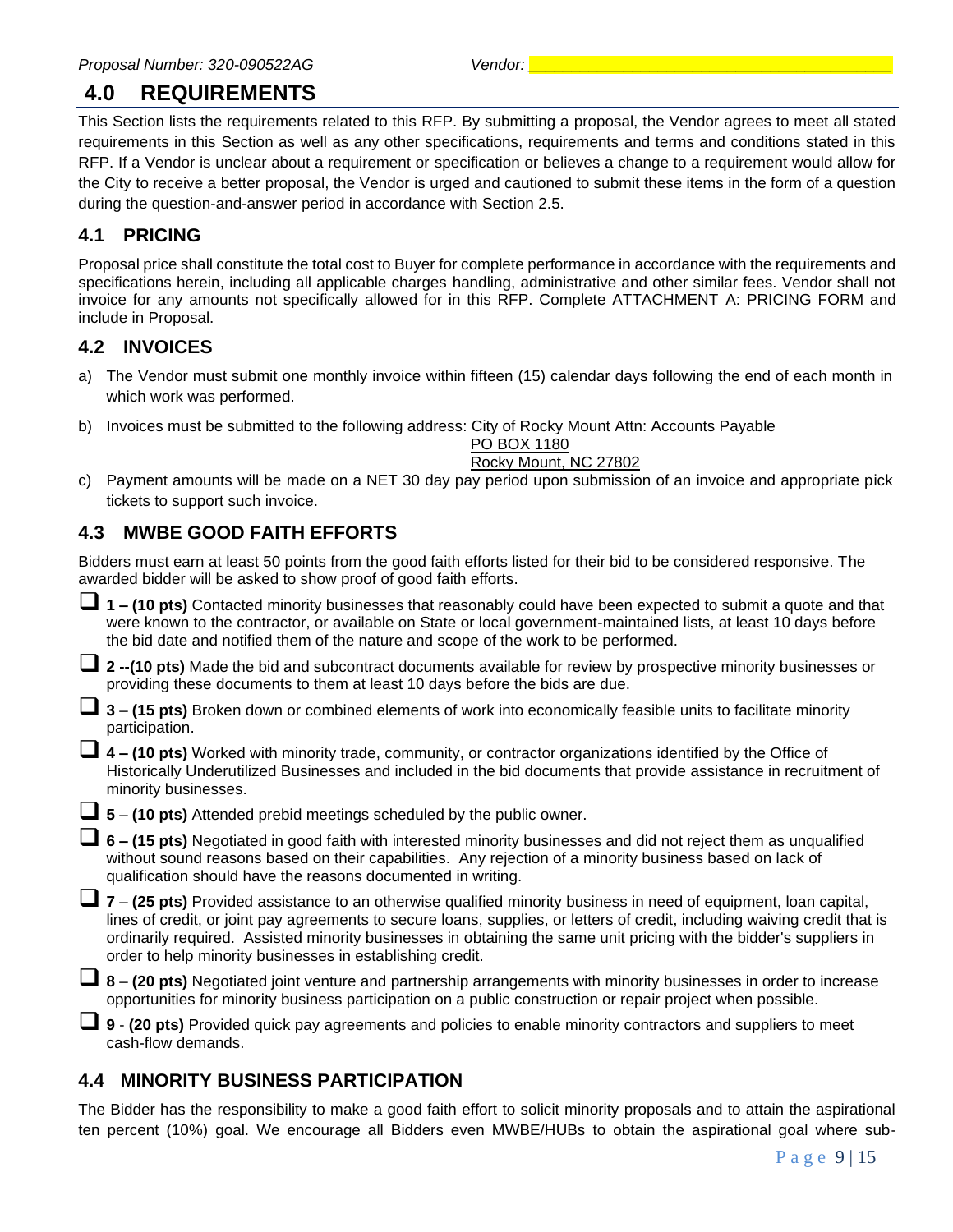#### *Proposal Number: 320-090522AG Vendor: \_\_\_\_\_\_\_\_\_\_\_\_\_\_\_\_\_\_\_\_\_\_\_\_\_\_\_\_\_\_\_\_\_\_\_\_\_\_\_\_\_\_*

contracting and supplier opportunities exist. Use the table below to note the MWBE businesses that will be used as suppliers or subcontractors for this contract.

| <b>MWBE FIRM</b> | <b>OWNERSHIP STATUS</b> | <b>ADDRESS</b> | <b>WORK TYPE</b> |
|------------------|-------------------------|----------------|------------------|
|                  |                         |                |                  |
|                  |                         |                |                  |
|                  |                         |                |                  |
|                  |                         |                |                  |
|                  |                         |                |                  |

If the goal of 10% participation by HUB Certified or minority businesses is not achieved, the Bidder shall provide the following documentation to the City of his/her good faith efforts:

Examples of documentation that may be required to demonstrate the Bidder's good faith efforts to meet the goals set forth in these provisions include, but are not necessarily limited to, the following:

- a) Copies of solicitations for quotes to at least three (3) minority business firms from the source list provided by the State for each subcontract to be let under this contract (if 3 or more firms are shown on the source list). Each solicitation shall contain a specific description of the work to be subcontracted, location where bid documents can be reviewed, representative of the Prime Bidder to contact, and location, date and time when quotes must be received.
- b) Copies of quotes or responses received from each MWBE responding to the solicitation.
- c) A telephone log of follow-up calls to each firm sent a solicitation.
- d) For subcontracts where a minority business is not considered the lowest responsible sub-bidder, copies of quotes received from all firms submitting quotes for that particular subcontract.
- e) Documentation of any contacts or correspondence to minority business, community, or contractor organizations in an attempt to meet the goal.
- f) Copy of pre-bid roster
- g) Letter documenting efforts to provide assistance in obtaining required bonding or insurance for minority business.
- h) Letter detailing reasons for rejection of minority business.
- i) Letter documenting proposed assistance offered to minority business in need of equipment, loan capital, lines of credit, or joint pay agreements to secure loans, supplies, or letter of credit, including waiving credit that is ordinarily required.

Failure to provide the documentation as listed in these provisions may result in a non-responsive bid.

#### <span id="page-10-0"></span>**4.5 VENDOR EXPERIENCE**

In its Proposal, Vendor shall demonstrate experience with public and/or private sector clients with similar or greater size and complexity to the City of Rocky Mount. Vendor shall provide information as to the qualifications and experience of all executives, managerial, legal, and professional personnel to be assigned to this project, including resumes citing experience with similar projects and the responsibilities to be assigned to each person. **Must have both a North Carolina Registered Landscape Contractors license and a NC Commercial Pesticide Applicators license**.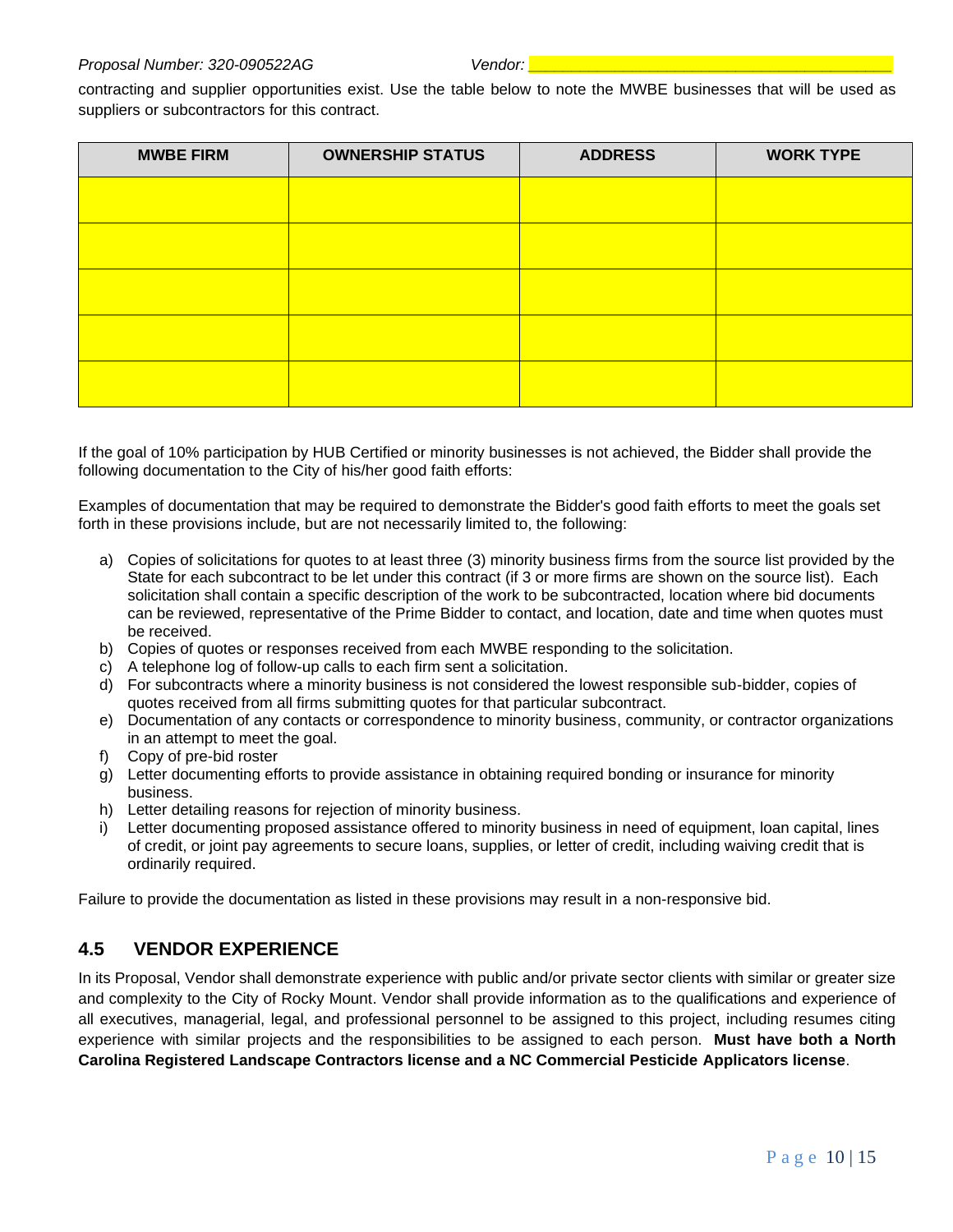## <span id="page-11-0"></span>**4.6 REFERENCES**

Vendors shall provide at least three (3) references for which your company has provided Services of similar size and scope to that proposed herein. The City may contact these users to determine the Services provided are substantially similar in scope to those proposed herein and Vendor's performance has been satisfactory. The information obtained may be considered in the evaluation of the proposal.

| <b>COMPANY NAME</b>                            | <b>CONTACT NAME</b> | <b>COMPANY EMAIL</b> | <b>TELEPHONE NUMBER</b> |
|------------------------------------------------|---------------------|----------------------|-------------------------|
|                                                |                     |                      |                         |
|                                                |                     |                      |                         |
|                                                |                     |                      |                         |
| <b>Optional: City of Rocky</b><br><b>Mount</b> |                     |                      |                         |

## <span id="page-11-1"></span>**4.7 BACKGROUND CHECKS**

Any personnel or agent of the Vendor performing Services under any contract arising from this RFP may be required to undergo a background check at the expense of the Vendor, if so, requested by the City.

#### <span id="page-11-2"></span>**4.8 PERSONNEL**

Vendor shall not substitute key personnel assigned to the performance of this Contract without prior written approval by the Contract Lead. Vendor shall notify the Contract Lead of any desired substitution, including the name(s) and references of Vendor's recommended substitute personnel. The City will approve or disapprove the requested substitution in a timely manner. The City may, in its sole discretion, terminate the services of any person providing services under this Contract. Upon such termination, the City may request acceptable substitute personnel or terminate the contract services provided by such personnel.

## <span id="page-11-3"></span>**4.9 VENDOR'S REPRESENTATIONS**

- a) Vendor warrants that qualified personnel shall provide Services under this Contract in a professional manner. "Professional manner" means that the personnel performing the Services will possess the skill and competence consistent with the prevailing business standards in the industry. Vendor agrees that it will not enter any agreement with a third party that may abridge any rights of the City under this Contract. Vendor will serve as the prime contractor under this Contract and shall be responsible for the performance and payment of all subcontractor(s) that may be approved by the City. Names of any third-party Vendors or subcontractors of Vendor may appear for purposes of convenience in Contract documents; and shall not limit Vendor's obligations hereunder. Vendor will retain executive representation for functional and technical expertise as needed in order to incorporate any work by third party subcontractor(s).
- b) If any Services, deliverables, functions, or responsibilities not specifically described in this Contract are required for Vendor's proper performance, provision and delivery of the service and deliverables under this Contract or are an inherent part of or necessary sub-task included within such service, they will be deemed to be implied by and included within the scope of the contract to the same extent and in the same manner as if specifically described in the contract. Unless otherwise expressly provided herein, Vendor will furnish all its own necessary management, supervision, labor, facilities, furniture, computer and telecommunications equipment, software, supplies, and materials necessary for the Vendor to provide and deliver the Services and Deliverables.
- c) Vendor warrants that it has the financial capacity to perform and to continue perform its obligations under the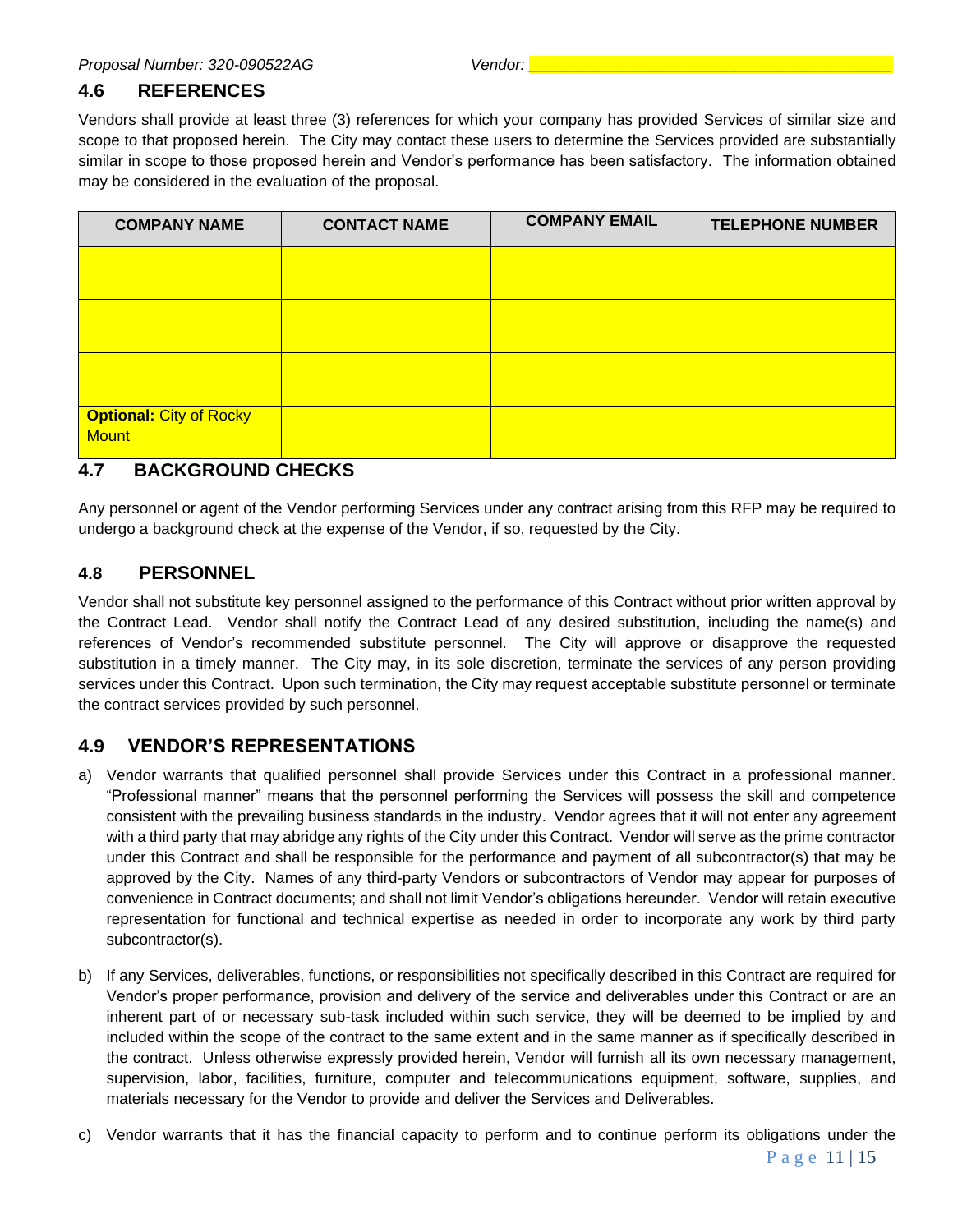contract; that Vendor has no constructive or actual knowledge of an actual or potential legal proceeding being brought against Vendor that could materially adversely affect performance of this Contract; and that entering this Contract is not prohibited by any contract, or order by any court of competent jurisdiction.

# <span id="page-12-0"></span>**5.0 SCOPE OF WORK**

#### <span id="page-12-1"></span>**5.1 GENERAL SPECIFICATIONS**

The vendor shall provide all labor, tools, materials, supplies, equipment, supervision, and trained personnel required for the removal and disposal of hazardous waste listed by The City Of Rocky Mount. This includes the collection, analyzing, sorting, preparation, packaging, transportation, and disposal of hazardous waste to the appropriate disposal site. The vendor shall adhere to these requirements in accordance with all terms, conditions, provisions, schedules, and by any and all Federal, State, or local laws, rules, regulations, ordinances, and codes. The vendor should also adhere to the Environmental Protection Agency and Department of Transportation rules, regulations, and policies, to handle, remove, transport, and dispose of any and all hazardous waste materials specified in this RFP.

Please include Estimated Price/Cost for:

- Paints in cans (estimated volume (2) cubic yard boxes
- Water Based Products: Estimated volume (8) cubic yard boxes
- Flammable Aerosols: 55-gallon drums
- Supplies Cost
- Transportation of Hazardous Materials Cost
- Transportation of Non-Hazardous Materials Cost
- Technicians Cost
- Environmental/Fuel Surcharge
- LQE fee to NCDENR
- Disposal of Florescent Light Bulbs

PRODUCT SAFETY LISTING: All manufactured items and/or fabricated assemblies subject to operation under pressure, operation by connection to an electric source, or operation involving a connection to a manufactured, natural, or LP gas source shall be constructed and approved in a manner acceptable to the appropriate City inspector which customarily requires the label or re-examination listing or identification marking of the appropriate safety standard organization; such as the American Society of Mechanical Engineers for pressure vessels; the Underwriters Laboratories and /or National Electrical Manufacturers' Association for electrically operated assemblies; or the American Gas Association for gas operated assemblies, where such approvals of listings have been established for the type of device offered and furnished. A list of acceptable marks is available on the Division of Purchase and Contract website at: [https://ncadmin.nc.gov/search?keys=product+safety+listing.](https://ncadmin.nc.gov/search?keys=product+safety+listing) The CE mark is not acceptable. Further, all items furnished shall meet all requirements of the Occupational Safety and Health Act (OSHA), and state and federal requirements relating to clean air and water pollution. Having the appropriate certification or safety label affixed to any device delivered pursuant to this solicitation, under the conditions described above, is a material condition of any contract awarded as a result of this solicitation. All costs for product and industry certifications and listings required to supply conforming products to the City as described in this RFP are the sole responsibility of the Vendor. The certification or safety label shall be affixed and be visible on the OUTSIDE of the all products that require a certification or safety label in order to pass the a Quality Acceptance Inspection.

#### <span id="page-12-2"></span>**5.2 PROJECT ORGANIZATION**

Vendor shall describe the organizational and operational structure it proposes to utilize for the work described in this RFP and identify the responsibilities to be assigned to each person Vendor proposes to staff the work.

#### <span id="page-12-3"></span>**5.3 ACCEPTANCE OF WORK**

In the event acceptance criteria for any work or deliverables is not described in contract documents or work orders hereunder, the City shall have the obligation to notify Vendor, in writing ten (10) calendar days following completion of such work or deliverable described in the Contract that it is not acceptable. The notice shall specify in reasonable detail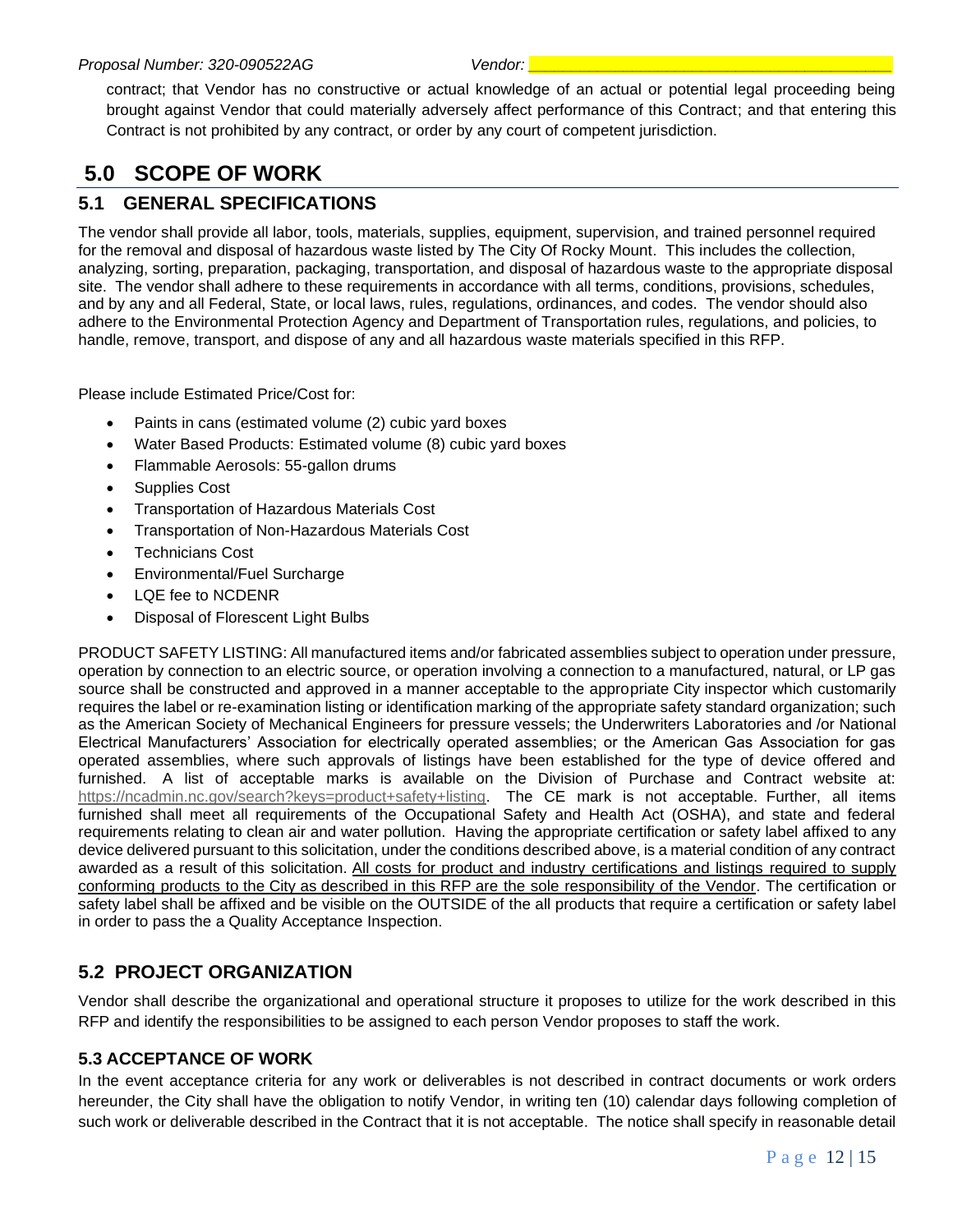#### *Proposal Number: 320-090522AG Vendor: \_\_\_\_\_\_\_\_\_\_\_\_\_\_\_\_\_\_\_\_\_\_\_\_\_\_\_\_\_\_\_\_\_\_\_\_\_\_\_\_\_\_*

the reason(s) it is unacceptable. Acceptance by the City shall not be unreasonably withheld; but may be conditioned or delayed as required for reasonable review, evaluation, installation, or testing, as applicable of the work or deliverable. Final acceptance is expressly conditioned upon completion of all applicable assessment procedures. Should the work or deliverables fail to meet any requirements, acceptance criteria or otherwise fail to conform to the contract, the City may exercise any and all rights hereunder, including, for deliverables, such rights provided by the Uniform Commercial Code as adopted in North Carolina.

# <span id="page-13-0"></span>**6.0 CONTRACT ADMINISTRATION**

#### <span id="page-13-1"></span>**6.1 PROJECT MANAGER AND CUSTOMER SERVICE**

The Vendor shall designate and make available to the City a project manager. The project manager shall be the City's point of contact for contract related issues and issues concerning performance, progress review, scheduling and service.

#### <span id="page-13-2"></span>**6.2 DISPUTE RESOLUTION**

The parties agree that it is in their mutual interest to resolve disputes informally. A claim by the Vendor shall be submitted in writing to the City's Contract Lead for resolution. A claim by the City shall be submitted in writing to the Vendor's Project Manager for resolution. The Parties shall negotiate in good faith and use all reasonable efforts to resolve such dispute(s). During the time the Parties are attempting to resolve any dispute, each shall proceed diligently to perform their respective duties and responsibilities under this Contract. If a dispute cannot be resolved between the Parties within thirty (30) days after delivery of notice, either Party may elect to exercise any other remedies available under this Contract, or at law. This term shall not constitute an agreement by either party to mediate or arbitrate any dispute.

#### <span id="page-13-3"></span>**6.3 CONTRACT CHANGES**

Contract changes, if any, over the life of the contract shall be implemented by contract amendments agreed to in writing by the City and Vendor.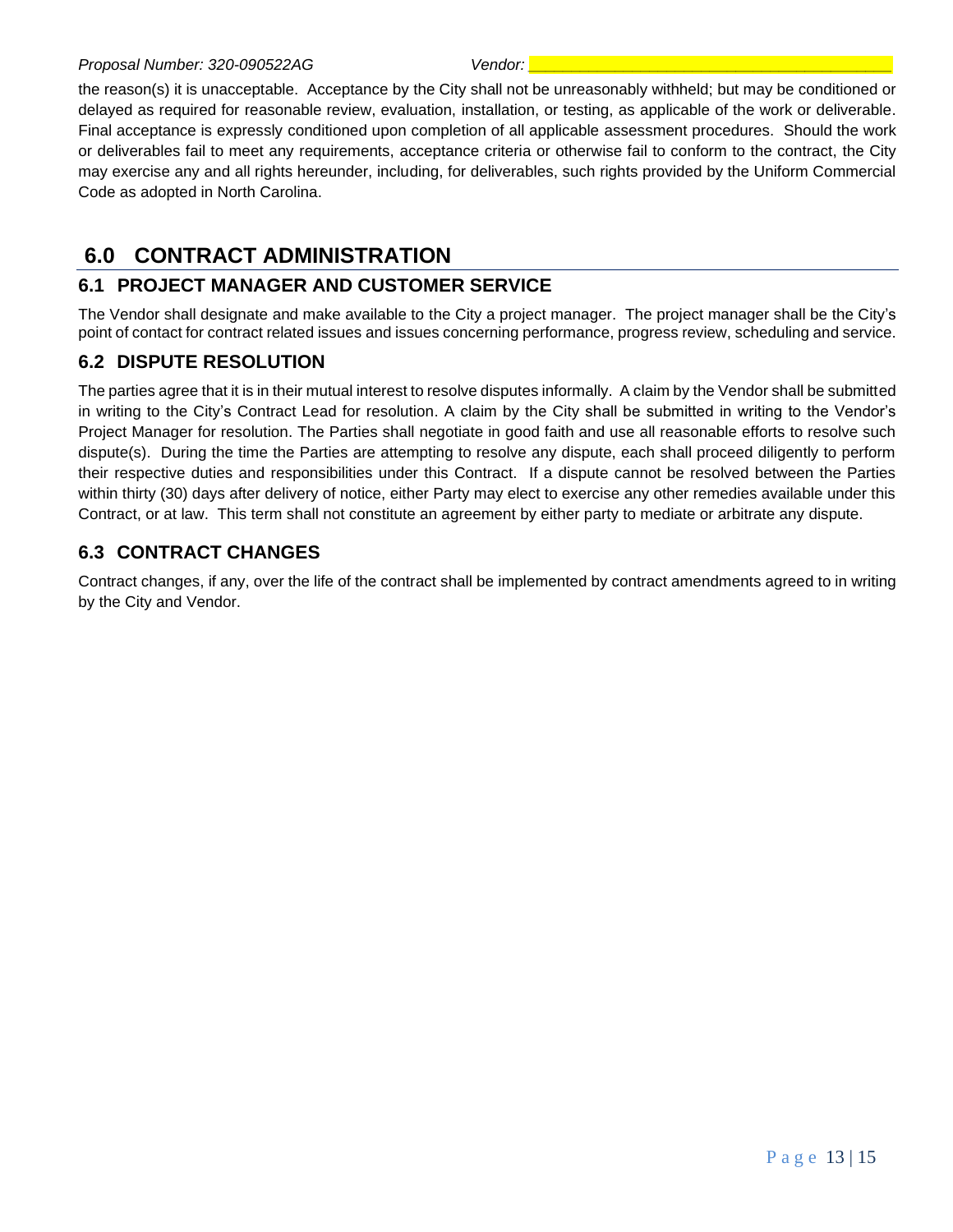## <span id="page-14-0"></span>**ATTACHMENT A: PRICING**

The bidder, proposes and agrees if this proposal is accepted to contract with the City of Rocky Mount for the furnishing of all materials, equipment, and labor necessary to complete the work described in these documents in full and complete in accordance with the scope of work, and to the full and entire satisfaction of the City of Rocky Mount for the sum of:

**TOTAL BASE PROPOSAL DOLLARY BRACE BASE PROPOSAL**